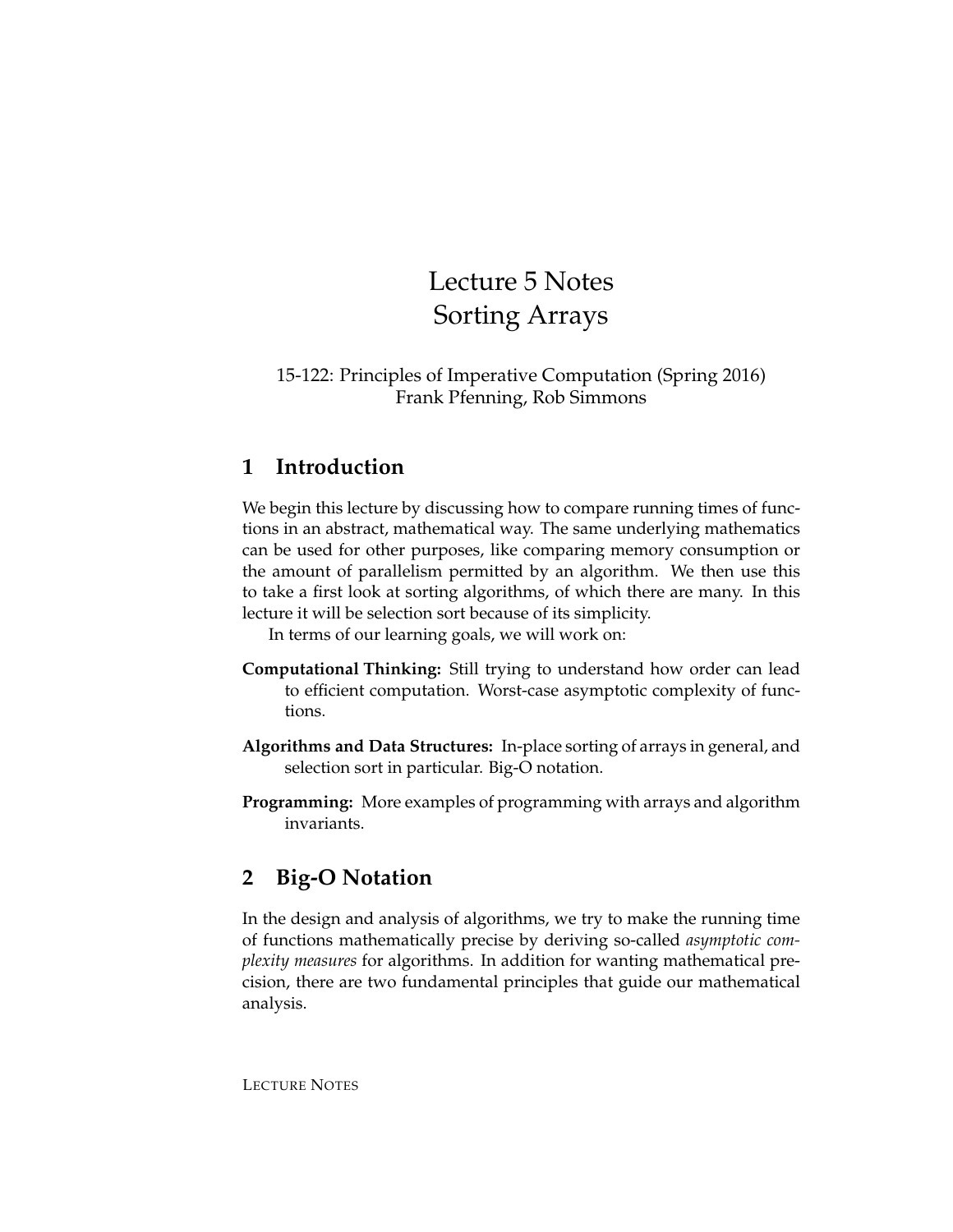1. We want an analysis that is *practically useful*. This has two consequences.

First, we observe that the problems we care about are ones that get harder as our inputs get bigger, so our definition of Big-O captures the idea that we only care about the behavior of an algorithm *on large inputs*, that is, when it takes a long time. It is when the inputs are large that differences between algorithms become really pronounced.

Second, there is another mathematical concept, Big-Θ, which you can read about on your own and which is frequently the concept that we actually want to talk about in this class. But computer scientists definitely tend to think and talk and communicate in terms of Big- $O$  notation. We teach Big- $O$  in part to help you communicate with other computer scientists!

2. We want an analysis that is *enduring*. One consequence of this is that we want our analysis to be the same even given computers that work very different than the ones we use – in particular, ones that are much faster than the ones we use.

The only way to handle this is to say that we don't care about *constant factors* in the mathematical analysis of how long it takes our program to run. In practice, constant factors can make a big difference, but they are influenced by so many factors (compiler, runtime system, machine model, available memory, etc.) that at the abstract, mathematical level a precise analysis is neither appropriate nor feasible.

Let's see how these two fundamental principles guide us in the comparison between functions that measure the running time of an algorithm.

Let's say we have functions  $f$  and  $g$  that measure the number of operations of an algorithm as a function of the size of the input. For example  $f(n) = 3 * n$  measures the number of comparisons performed in linear search for an array of size *n*, and  $g(n) = 3 * log(n)$  measures the number of comparisons performed in binary search for an array of size n.

The simplest form of comparison would be

 $g \leq_0 f$  *if for every*  $n \geq 0$ ,  $g(n) \leq f(n)$ .

However, this violates principle (1) because we compare the values and  $g$ and  $f$  on all possible inputs  $n$ .

We can refine this by saying that *eventually*, g will always be smaller than or equal to  $f$ . We express "eventually" by requiring that there be a number  $n_0$  such that  $g(n) \le f(n)$  for all n that are greater than  $n_0$ .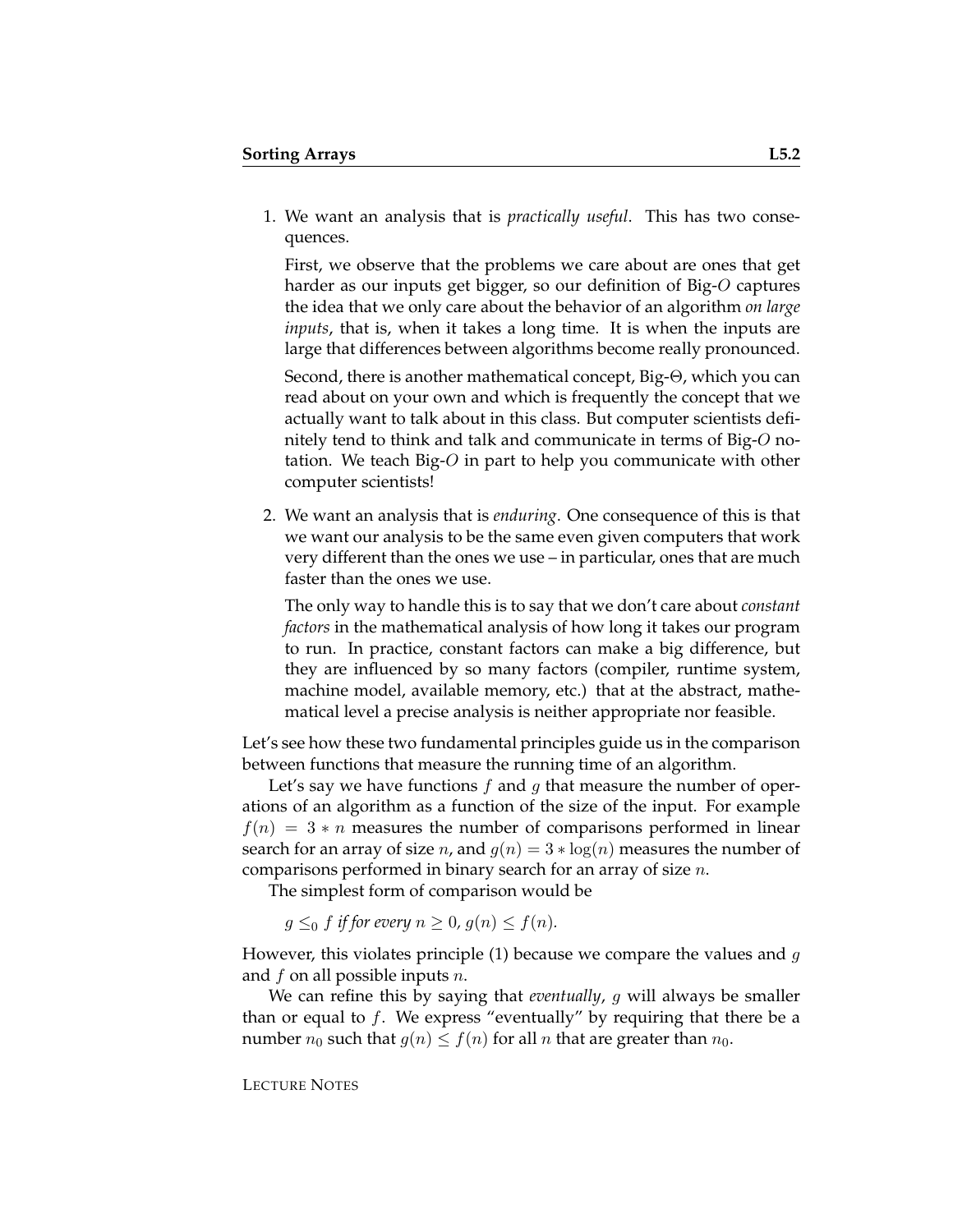$g \leq_1 f$  *if there is some*  $n_0$  *such that for every*  $n \geq n_0$  *it is the case that*  $q(n) \leq f(n)$ *.* 

This now incorporates the first principle (we only care about the function on large inputs), but constant factors still matter. For example, according to the last definition we have  $3 * n \leq 1$   $5 * n$  but  $5 * n \nleq 1$   $3 * n$ . But if constant factors don't matter, then the two should be equivalent. We can repair this by allowing the right-hand side to be multiplied by an arbitrary constant.

 $g \leq_2 f$  if there is a constant  $c > 0$  and some  $n_0$  such that for every  $n \ge n_0$  we have  $g(n) \le c * f(n)$ .

This definition is now appropriate.

The less-or-equal symbol  $\leq$  is already overloaded with many meanings, so we write instead:

 $g \in O(f)$  if there is a constant  $c > 0$  and some  $n_0$  such that for every  $n \ge n_0$  we have  $q(n) \le c * f(n)$ .

This notation derives from the view of  $O(f)$  as a set of functions, namely those that eventually are smaller than a constant times  $f$ .<sup>[1](#page-2-0)</sup> Just to be explicit, we also write out the definition of  $O(f)$  as a set of functions:

 $O(f) = \{g \mid \text{there are } c > 0 \text{ and } n_0 \text{ s.t. for all } n \geq n_0, g(n) \leq c * f(n)\}\$ 

With this definition we can check that  $O(f(n)) = O(c * f(n))$ .

When we characterize the running time of a function using big-O notation we refer to it as the *asymptotic complexity* of the function. Here, *asymptotic* refers to the fundamental principles listed above: we only care about the function in the long run, and we ignore constant factors. Usually, we use an analysis of the *worst case* among the inputs of a given size. Trying to do *average case* analysis is much harder, because it depends on the distribution of inputs. Since we often don't know the distribution of inputs it is much less clear whether an average case analysis may apply in a particular use of an algorithm.

The asymptotic worst-case time complexity of linear search is  $O(n)$ , which we also refer to as *linear time*. The worst-case asymptotic time complexity of binary search is O(log(n)), which we also refer to as *logarithmic time*. *Constant time* is usually described as O(1), expressing that the running time is independent of the size of the input.

<span id="page-2-0"></span><sup>&</sup>lt;sup>1</sup>In textbooks and research papers you may sometimes see this written as  $g = O(f)$  but that is questionable, comparing a function with a set of functions.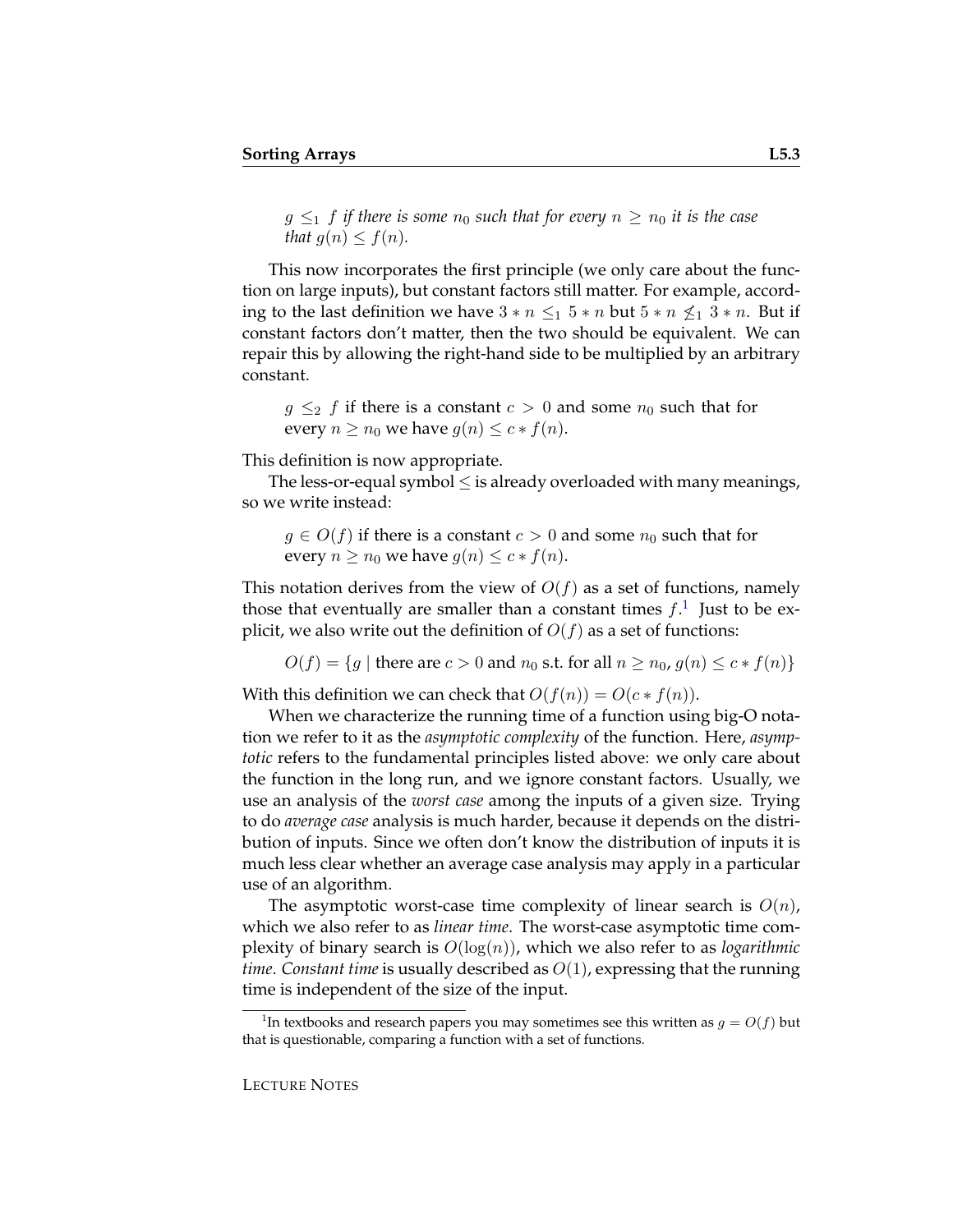Some brief fundamental facts about big-O. For any polynomial, only the highest power of  $n$  matters, because it eventually comes to dominate the function. For example,  $O(5*n^2+3*n+83) = O(n^2)$ . Also  $O(\log(n)) \subseteq O(n)$ , but  $O(n) \nsubseteq O(\log(n)).$ 

That is the same as to say  $O(\log(n)) \subsetneq O(n)$ , which means that  $O(\log(n))$ is a proper subset of  $O(n)$ , that is,  $O(log(n))$  is a subset  $(O(log(n)) \subseteq O(n))$ , but they are not equal  $(O(\log(n)) \neq O(n))$ . Logarithms to different (constant) bases are asymptotically the same:  $O(\log_2(n)) = O(\log_b(n))$  because  $\log_b(n) = \log_2(n) / \log_2(b).$ 

As a side note, it is mathematically correct to say the worst-case running time of binary search is  $O(n)$ , because  $log(n) \in O(n)$ . It is, however, a looser characterization than saying that the running time of binary search is  $O(log(n))$ , which is also correct. Of course, it would be incorrect to say that the running time is  $O(1)$ . Generally, when we ask you to characterize the worst-case running time of an algorithm we are asking for the tightest bound in big-O notation.

There is nothing special about the variable  $n$ . We can use a different variable, such as x, to say  $4x + \log_9 x + 2 \in O(x)$ , and we can generalize to multiple variables to say that  $2w + 2h^2 + 4 \in O(w + h^2)$ . To formalize this, we say that there is a single constant  $c$ , but we pick a different starting point  $w_0$  and  $h_0$  for every variable.

#### **3 Sorting Algorithms**

We have seen in the last lecture that having a sort arrays can make it easier to do search. This suggests that it may be important to be able to take an unsorted an array and rearrange it so it's sorted!

There are many different algorithms for sorting: bucket sort, bubble sort, insertion sort, selection sort, heap sort, etc. This is testimony to the importance and complexity of the problem, despite its apparent simplicity. In this lecture we discuss selection sort, which is one of the simplest algorithms.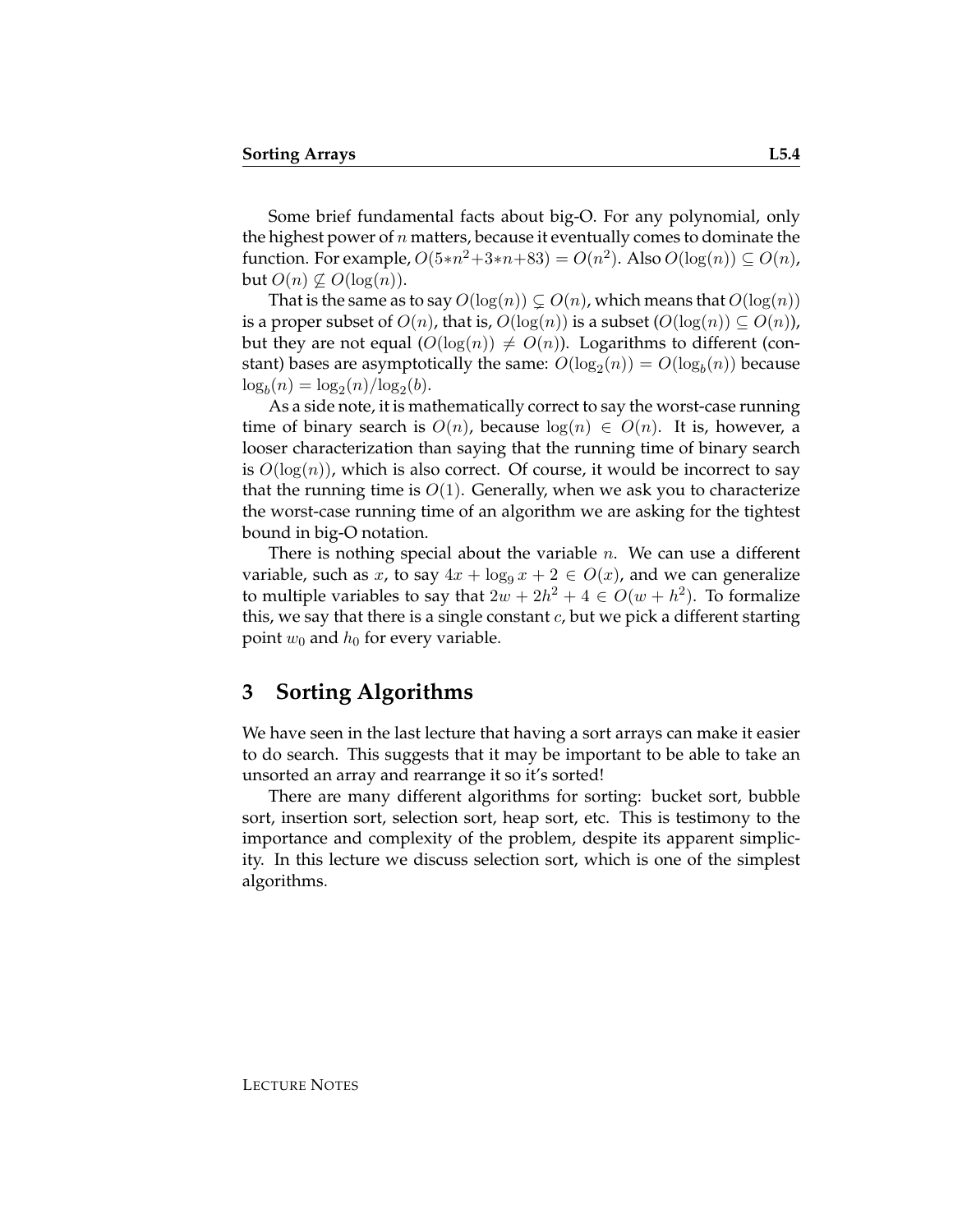## **4 Selection Sort**

Selection sort is based on the idea that on each iteration we select the *smallest* element of the part of the array that has not yet been sorted and move it to the end of the sorted part at the beginning of the array.

Let's play this through for two steps on an example array. Initially, we consider the whole array (from  $i = 0$  to the end). We write this as  $A[0..n)$ , that is the segment of the array starting at 0 up to n, where n is *excluded*.



We now find the minimal element of the array segment under consideration (2) and move it to the front of the array. What do we do with the element that is there? We move it to the place where 2 was (namely at A[4]). In other words, we *swap* the first element with the minimal element. Swapping is a useful operation when sorting an array *in place* by modifying it, because the result of a correct sort must be a permutation of the input. If swapping is our *only* operation we are immediately guaranteed that the result is a permutation of the input.



Now 2 is in the right place, and we find the smallest element in the remaining array segment and move it to the beginning of the segment  $(i =$ 1).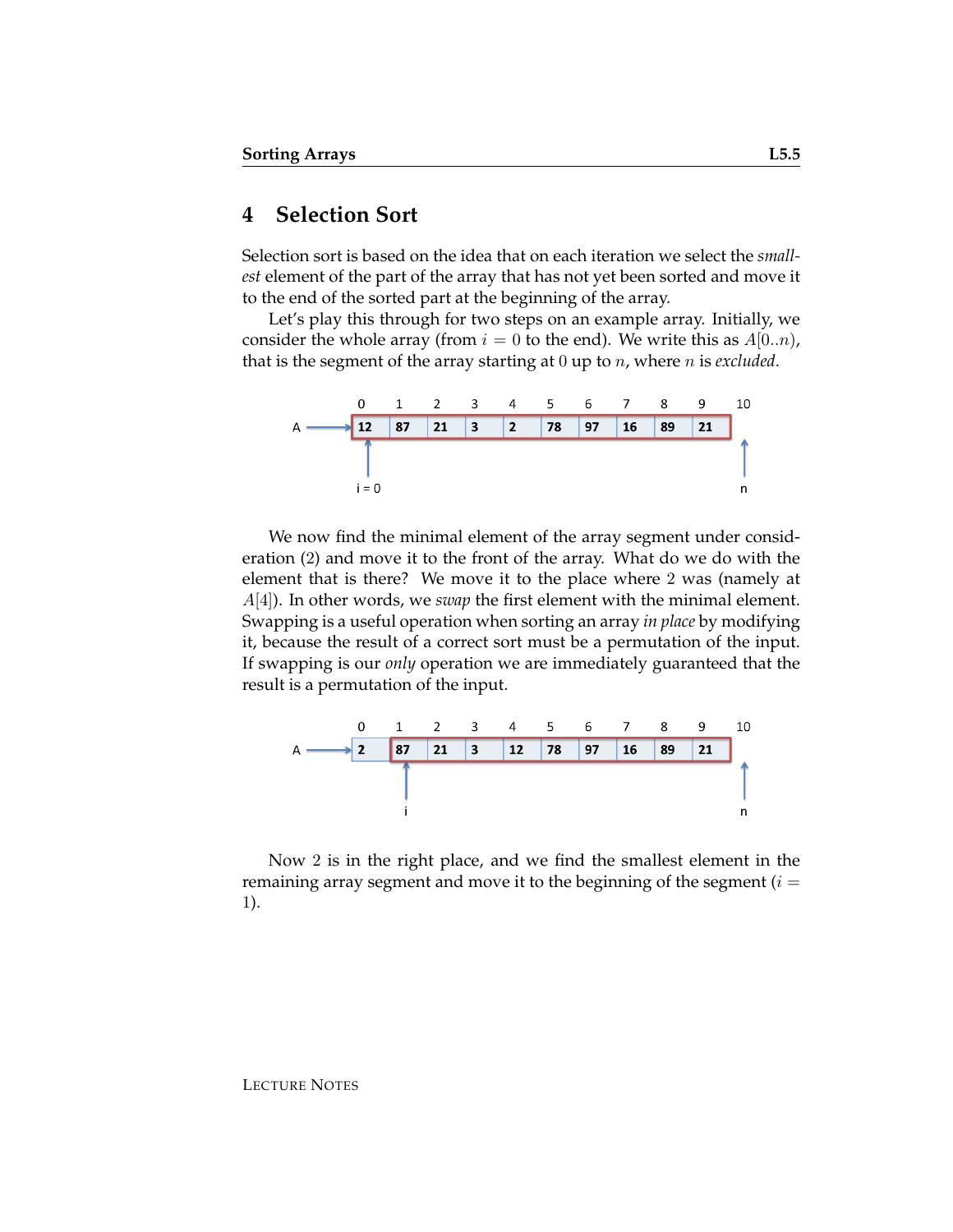

Let's pause and see if we can write down properties of the variables and array segments that allow us to write the code correctly. First we observe rather straightforwardly that

 $0 \leq i \leq n$ 

where  $i = n$  after the last iteration and  $i = 0$  before the first iteration. Next we observe that the elements to the left of  $i$  are already sorted.

 $A[0..i)$  sorted

These two invariants are true initially and suffice to imply the post-condition. However, it won't be possible to prove the correctness of selection sort because we can't prove that these two invariants, on their own, are preserved by every iteration of the loop. We also need to know that *all* elements to the left of i are less or equal to *all* element to the right of i. We abbreviate this:

 $A[0..i) \leq A[i..n]$ 

saying that every element in the left segment is smaller than or equal to every element in the right segment.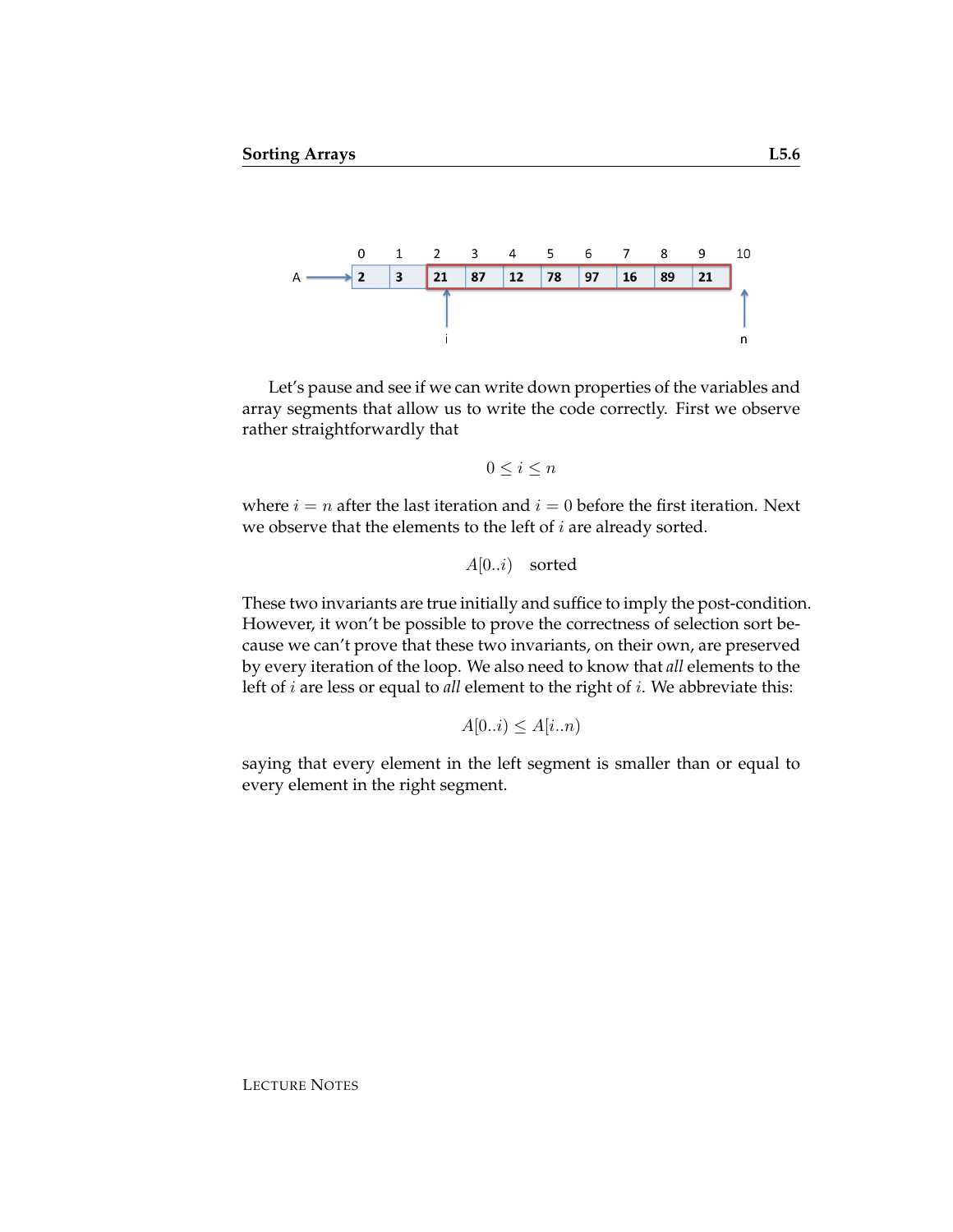We summarize the invariants

$$
0 \le i \le n
$$
  
A[0..i) sorted  
A[0..i) \le A[i..n)

Let's reason through *without any code* (for the moment), why these invariants are preserved. Let's look at the picture again.



In the next iteration we pick the minimal element among  $A[i..n]$ , which would be  $12 = A[4]$ . We now swap this to  $i = 2$  and increment i. We write here  $i' = i + 1$  in order to distinguish the old value of i from the new one, as we do in proofs of preservation of the loop invariant.



Since we only step when  $i < n$ , the bounds on i are preserved.

Why is  $A[0..i+1)$  sorted? We know by the third invariant that any element in  $A[0..i)$  is less than any element in  $A[i..n)$  and in particular the one we moved to  $A[i+1]$ . And  $A[0..i)$  was already sorted before by the second invariant.

Why is  $A[0..i+1] \leq A[i+1..n]$ ? We know from the loop invariant before the iteration that  $A[0..i) \leq A[i+1..n]$ . So it remains to show that  $A[i..i+1) \leq$  $A[i+1..n]$ . But that is true since  $A[i]$  was a minimal element of  $A[i..n]$  which is the same as saying that it is smaller or equal to all the elements in  $A[i..n]$ and therefore also  $A[i+1..n]$  after we swap the old  $A[i]$  into its new position.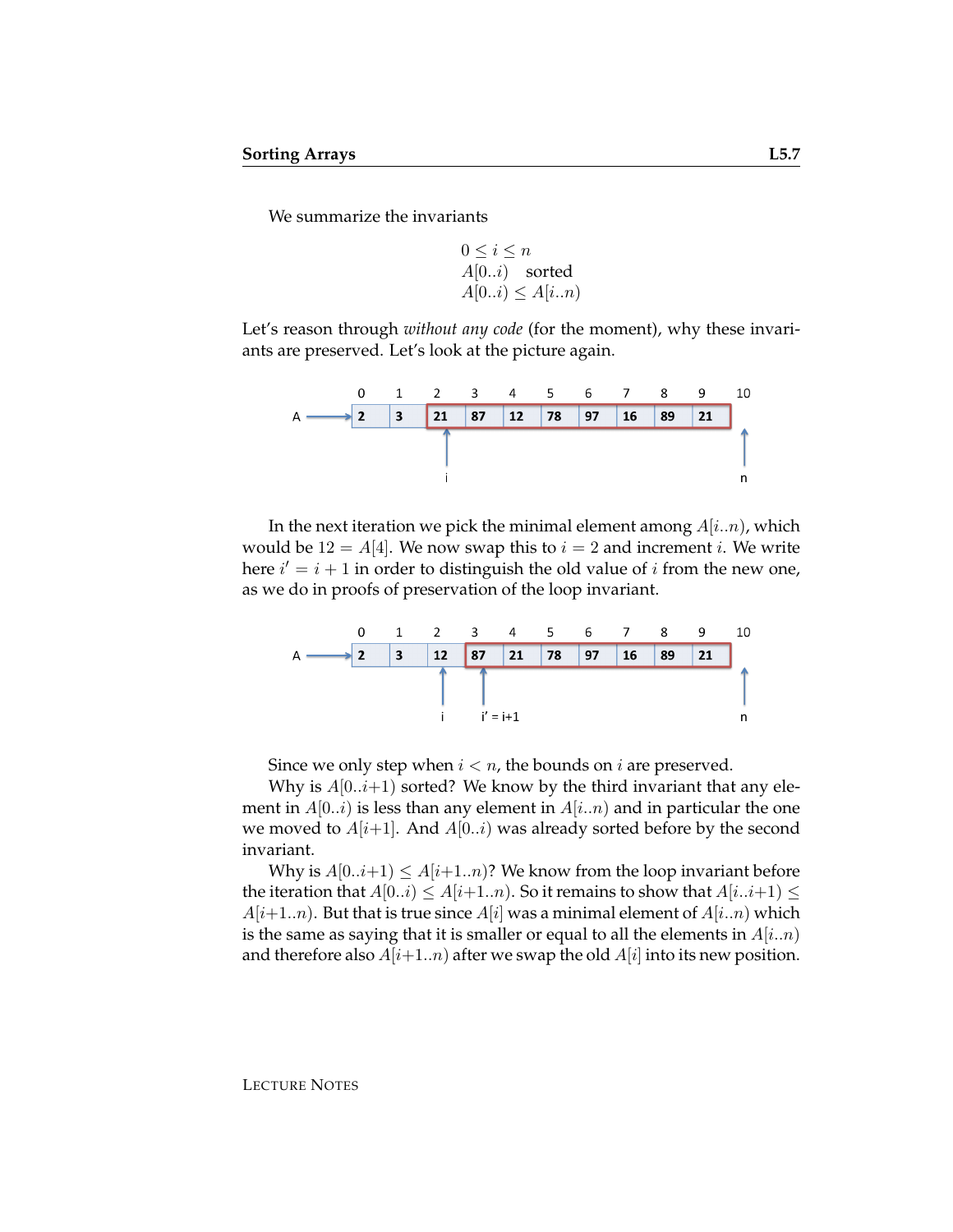## **5 Programming Selection Sort**

From the above invariants and description of the algorithm, the correct code is simple to write, including its invariants. The function does not return a value, since it modifies the given array A, so it has declaration:

```
1 void sort(int[] A, int lo, int hi)
2 //@requires 0 <= lo && lo <= hi && hi <= \length(A);
3 //@ensures is_sorted(A, lo, hi);
4 ;
```
We encourage you to now write the function, using the following auxiliary and contract functions:

- 1. is\_sorted(A, lo, hi) which is true if the array segment  $A[lo..hi)$ is sorted.
- 2. le\_seg(x, A, lo, hi) which is true if  $x \le A[*lo*<sub>1</sub>..*hi*<sub>1</sub>]$  (which means all  $x$  is less than or equal to all elements in the array segment).
- 3. le\_segs(A, lo1, hi1, lo2, hi2) which is true if  $A[*lo*<sub>1</sub>..*hi*<sub>1</sub>) \leq A[*lo*<sub>2</sub>..*hi*<sub>2</sub>)$ (which means all elements in the first segment are less or equal to the all elements in the second array segment).
- 4. swap(A, i, j) modifies the array A by swapping  $A[i]$  with  $A[j]$ . Of course, if  $i = j$ , the array remains unchanged.
- 5. find\_min(A, lo, hi) which returns the index  $m$  of a minimal element in the segment  $A[*lo*..*hi*)$ .

Please write it and then compare it to our version on the next page.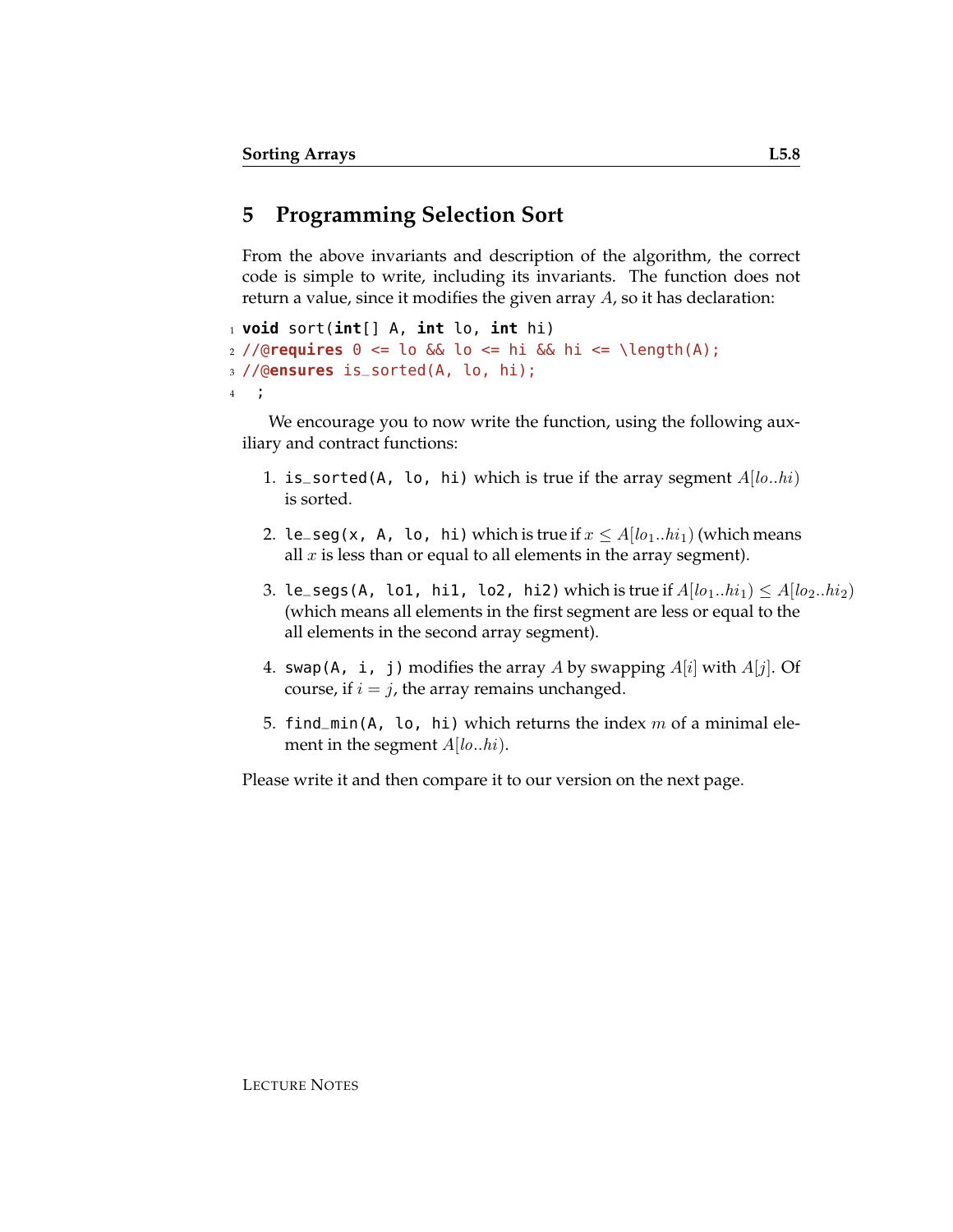```
1 void sort(int[] A, int lo, int hi)
_2 //@requires \theta \le \log \theta and \theta \le \ln \theta and \theta is \theta and \theta and \theta and \theta and \theta and \theta and \theta and \theta and \theta and \theta and \theta and \theta and \theta and \theta and \theta and \theta and \theta and \theta and \3 //@ensures is_sorted(A, lo, hi);
4 {
5 for (int i = \log i < \log i; i++)
     6 //@loop_invariant lo <= i && i <= hi;
7 //@loop_invariant is_sorted(A, lo, i);
8 //@loop_invariant le_segs(A, lo, i, A, i, hi);
9 {
_{10} int min = find_min(A, i, hi);
11 swap(A, i, min);
12 }
13 }
```
At this point, let us verify that the loop invariants are initially satisfied.

- $lo \le i$  and  $i \le hi$  since  $i = lo$  and  $lo \le hi$  (by precondition (@requires)).
- $A[*lo*..*i*)$  is sorted, since for  $i = lo$  the segment  $A[*lo*..*lo*)$  is empty (has no elements) since the right bound is exclusive.
- $A[*lo..i*] \leq A[i..*hi*)$  is true since for  $i = lo$  the segment  $A[*lo..lo*]$  has no elements. The other segment,  $A[*lo*..*hi*)$ , is the whole part of the array that is supposed to be sorted.

We should also verify the assertion we added in the loop body. It expresses that  $A[m]$  is less or equal to any element in the segment  $A[i..hi]$ , abbreviated mathematically as  $A[m] \leq A[i..hi]$ . This should be implied by the post-condition of the find\_min function.

How can we prove the post-condition (@ensures) of the sorting function? By the loop invariant  $l_0 \leq i \leq hi$  and the negation of the loop condition  $i \geq hi$  we know  $i = hi$ . The second loop invariant then states that  $A[*lo*..*hi*)$  is sorted, which is the post-condition.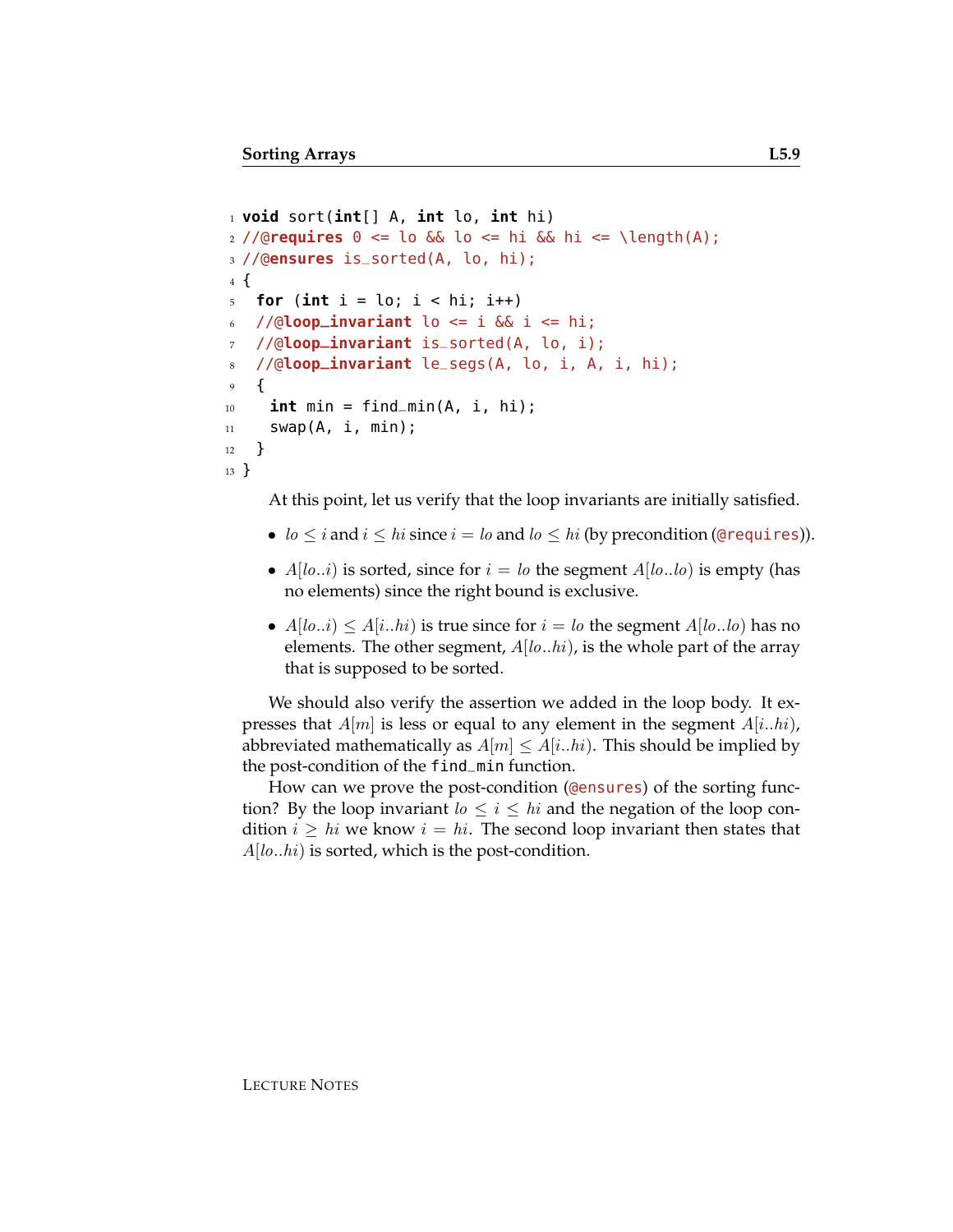## **6 Auxiliary Functions**

Besides the specification functions in contracts, we also used two auxiliary functions: swap and find\_min.

Here is the implementation of swap.

```
1 void swap(int[] A, int i, int j)
2 //@requires 0 \leq i & i \leq \lceil \frac{m}{n} \rceil3 //@requires 0 <= j && j < \length(A);
4 {
5 int tmp = A[i];
6 A[i] = A[j];
7 A[j] = tmp;
8 }
```
For find\_min, we recommend you follow the method used for selection sort: follow the algorithm for a couple of steps on a generic example, write down the invariants in general terms, and then synthesize the simple code and invariants from the result. What we have is below, for completeness.

```
1 int find_min(int[] A, int lo, int hi)
2 //@requires 0 \leq 10 && 10 \leq hi && hi \leq \leq \leq \leq h3 //@ensures lo <= \result && \result < hi;
4 //@ensures le_seg(A[\result], A, lo, hi);
5 {
6 int min = lo;
7 for (int i = \text{lo+1}; i < \text{hi}; i++)8 / / (aloop_invariant lo <= i \&\& i <= hi;
9 //@loop_invariant lo <= min && min < hi;
10 //@loop_invariant le_seg(A[min], A, lo, i);
11 \quad \{12 if (A[i] < A[min]) {
13 min = i;
14 }
15 }
16
17 return min;
18 }
```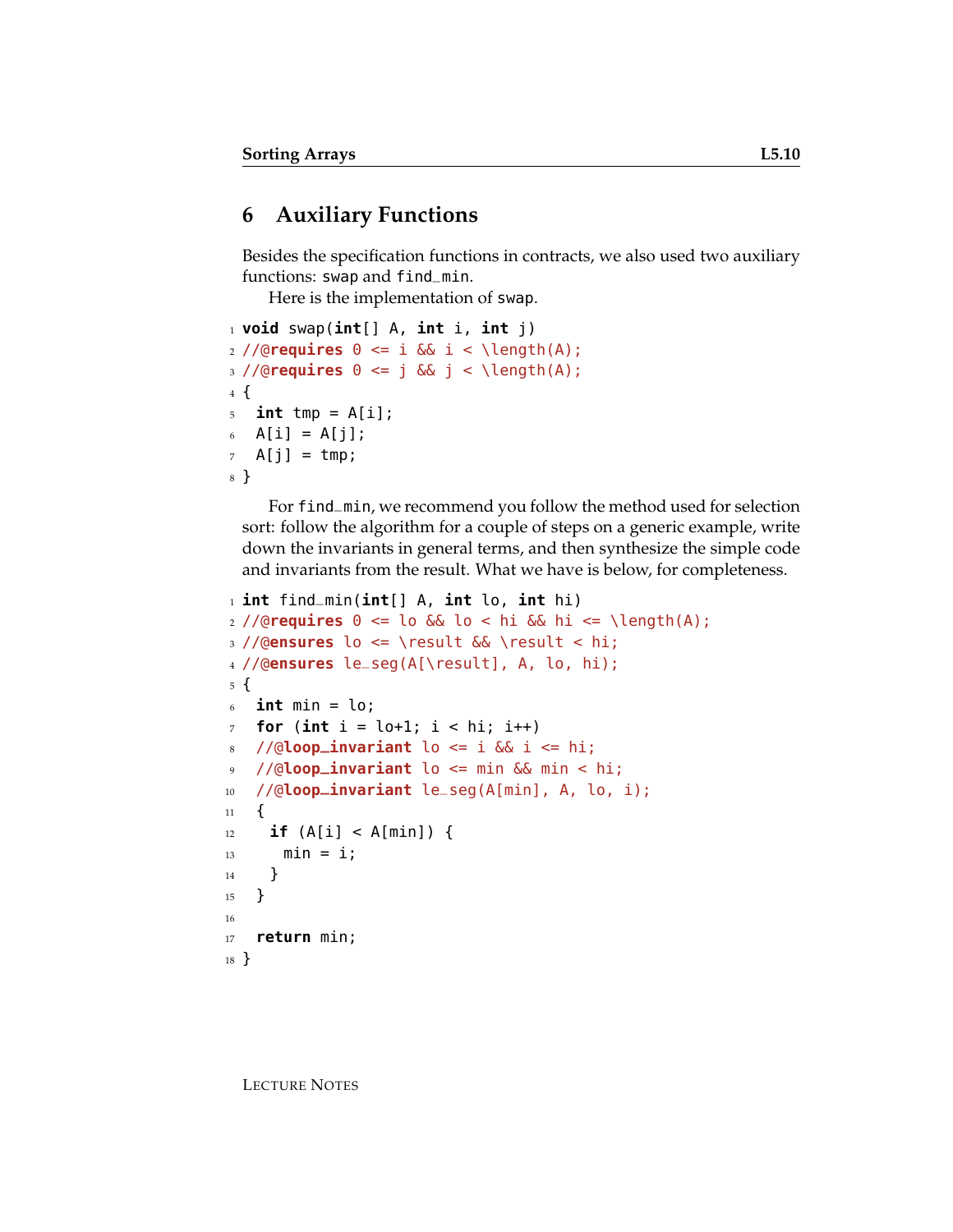#### **7 Asymptotic Complexity Analysis**

Previously, we have had to prove that functions actually terminate. Here we do a more detailed argument: we do counting in order to give a big-O classification of the number of operations. If we have an explicit bound on the number of operations that, of course, implies termination.

Assume  $l_0 = 0$  and  $hi = n$  for notational simplicity. The outer loop iterates *n* times, from  $i = 0$  to  $i = n - 1$ . Actually, we could stop one iteration earlier, but that does not effect the asymptotic complexity, since it only involves a constant number of additional operations.

For each iteration of the outer loop (identified by the value for  $i$ ), we do a linear search through the array segment to the right of  $i$  and then a simple swap. The linear search will take  $n - i$  iterations, and cannot be easily improved since the array segment  $A[i..n]$  is not (yet) sorted. So the total number of iterations (counting the number of inner iterations for each outer one)

$$
n + (n - 1) + (n - 2) + \dots + 1 = \frac{n(n + 1)}{2}
$$

During each of these iterations, we only perform a constant amount of operations (some comparisons, assignments, and increments), so, asymptotically, the running time can be estimated as

$$
O(\frac{n(n+1)}{2}) = O(\frac{n^2}{2} + \frac{n}{2}) = O(n^2)
$$

The last equation follows since for a polynomial, as we remarked earlier, only the degree matters.

We summarize this by saying that the worst-case running time of selection sort is quadratic. In this algorithm there isn't a significant difference between average case and worst case analysis: the number of iterations is exactly the same, and we only save one or two assignments per iteration in the loop body of the find\_min function if the array is already sorted.